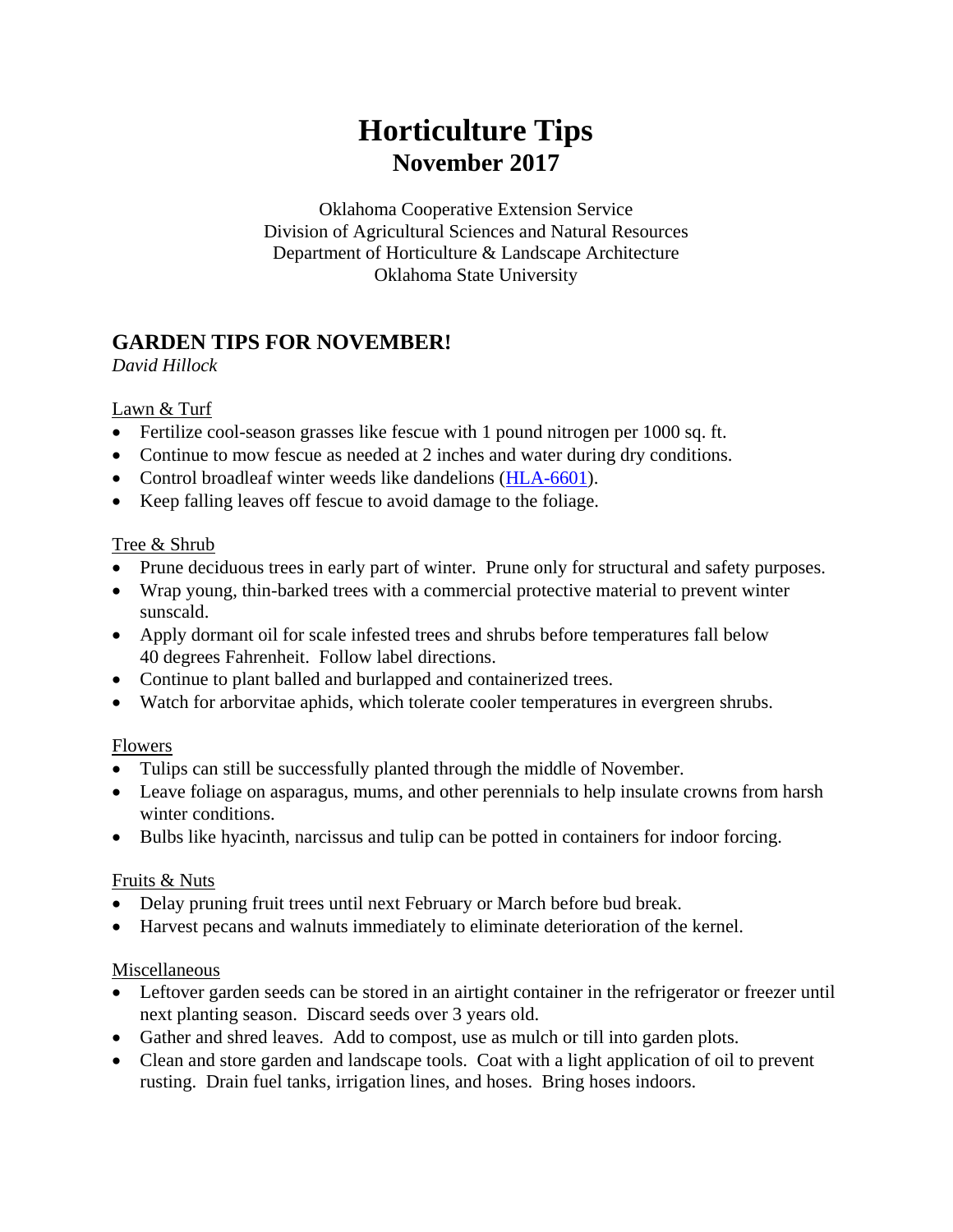# **I Didn't Know Ornamental Sweet Potatoes Developed Sweet Potatoes! Are They Edible?**

*David Hillock*

Many gardeners are surprised to see fairly large tubers appearing on their ornamental sweet potatoes late in the season. In fact, if left in the small pots that they were purchased in, the tubers may burst the sides of the pots wide open by the end of the growing season. They are not noticeable early in the year, I believe, because most plants sold in garden centers are started from rooted cuttings. The tubers don't develop until they have been growing in our nice warm summer soils.

Of course the next question is, "Are they edible?" Well, yes, they are a true sweet potato (*Ipomoea batatas*), selected for their ornamental value, but edible tubers are produced. I have not actually tasted one myself, but I have heard from some gardeners that they can be quite tasty, while others say they lack the qualities of edible types. Just remember though, as with any potato, don't eat green potato tubers raw. When tubers are exposed to light they turn green and become inedible.

Ornamental sweet potatoes are grown for their decorative foliage and vigorous growing habit. They work well as groundcover in the landscape or as a container grown plant. Grown along a retaining wall, raised bed or in a container, they spill nicely over the edge creating a soft flowing look. Several cultivars are available including 'Blackie' with dark purple almost black leaves, 'Margarita' with chartreuse or lemon lime colored leaves (also an Oklahoma Proven Plant), and 'Tricolor' or 'Pink Frost' with variegations of pink, white and green.

# **Protecting Young Trees**

#### *David Hillock*

Trunks of some newly planted trees, especially those with green trunks or thin-bark, require protection from direct sunlight during all seasons. They are especially susceptible to sunscald (blistering and cracking of the bark) during winter months when leaves are absent. Protect the trunk with a commercial tree wrap such as a polyurethane spiral wrap or paper (kraft) wrap. The wrap should be applied in the fall, but should be removed prior to trunk expansion each spring.

The most commonly reported damage from trunk protective wraps is trunk girdling or constriction because the wrap was too tight or left on too long. Generally, a tree will only need to be wrapped the first season or two after planting.

Tie the wrap firmly, but not tightly. Polyurethane wraps expand without binding the trunk. Start at the ground and wrap up to the first branch slightly overlapping as you go. Do not attach wraps with wire, nylon rope, plastic ties, or electrical tape.

Plants prone to winter desiccation, such as broadleaf evergreens, when planted in open windy areas may require additional protection. Temporary protective barriers such as sheets of burlap,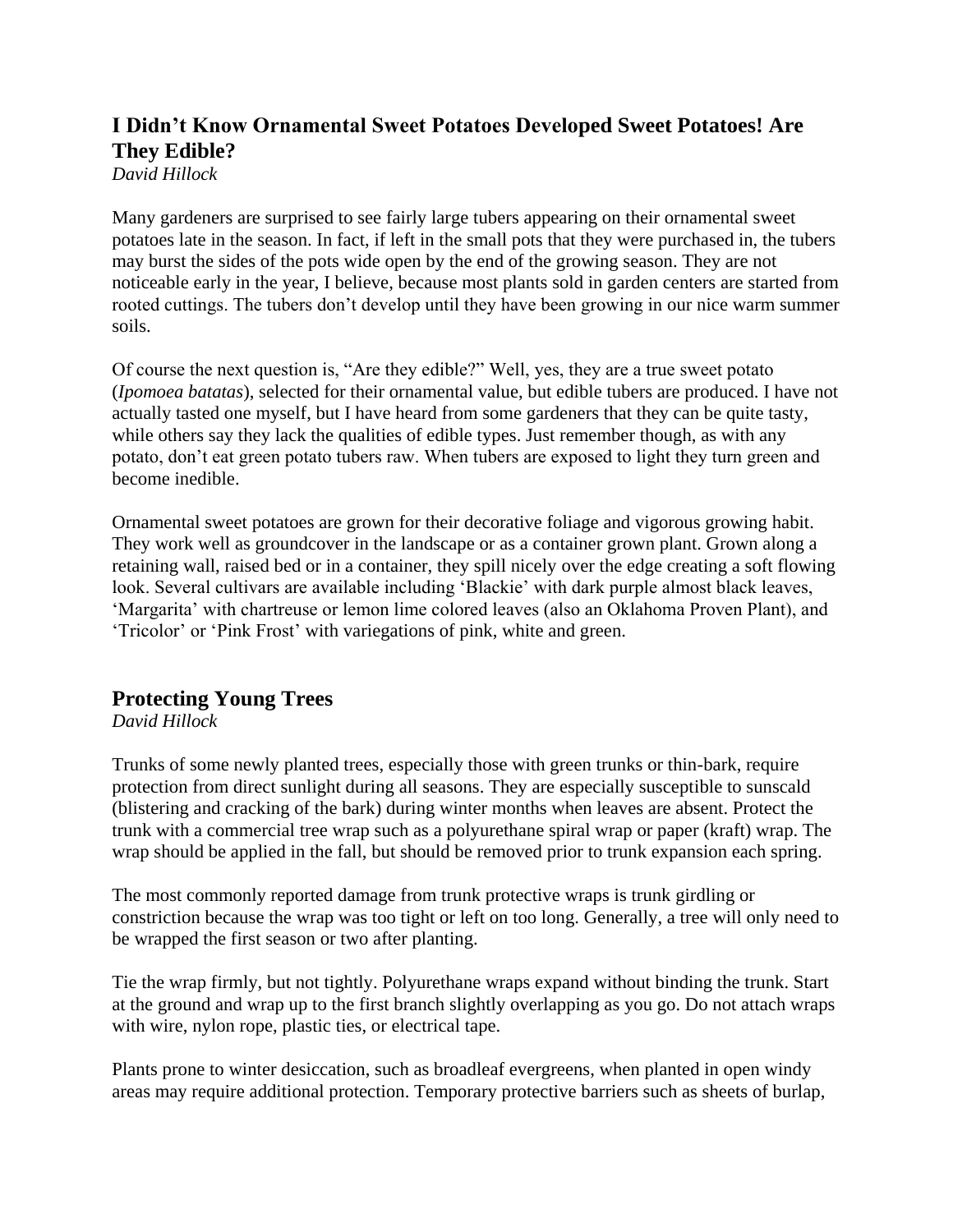lathe fencing, bales of hay etc. can be constructed to provide protection from the drying winds. Unfortunately, anti-desiccants generally do not relieve plant stress in Oklahoma in winter or summer.

Protect young trees and shrubs from animal damage. Polyurethane wrap, wire mesh collars or rodent repellent paint can be used. Holly, honey locust, elm, and fruit trees are particularly susceptible. Remember snow will change the height of the bite.

For more information on protecting landscape plants during the winter see OSU Fact Sheet [HLA-6404 Winter Protection for Landscape Plants.](http://pods.dasnr.okstate.edu/docushare/dsweb/Get/Document-1121/HLA-6404web.pdf)

### **Controlling Deer Damage**

*David Hillock*

Oklahoma's white-tailed deer *(Odocoileus virginianus)* population has increased from 40,000 to more than 250,000 since the 1960s. As the deer population expanded, deer moved into peripheral suburban areas. Increasingly, homeowners at the rural/urban interface must deal with damage to ornamental and garden plants. As deer begin moving into an area, homeowners initially enjoy seeing them and may actually encourage deer to come into their yard by feeding them. Rural subdivisions may ban hunting or place restrictions on firearm use to protect their deer or for safety reasons. Homeowner attitudes begin changing after deer numbers increase to the extent that shrubbery shows heavy browsing and gardens become difficult to grow because of continued depredation. In addition to browsing, damage may occur in the fall when bucks begin rubbing antlers on small trees or young nursery stock.

Commonly Used Control Methods **–** The problem of damage control is not an easy one to solve. Trapping and moving excess deer is often suggested by homeowners as a humane alternative to hunting with guns or even limited hunting with archery tackle. However, the cost to move enough deer to lower damage to tolerable levels is definitely prohibitive. It should be recognized that most areas of Oklahoma are well populated with deer. Any deer moved to another area will only shorten food supplies for both resident and transplanted animals. Nature will then control the excess through starvation or decreased reproductive success because of chronic malnutrition. At best, trapping and relocating problem deer is only a short term solution.

Deer damage control methods fit into six categories:

- 1. exclusion—by electric fence or eight-foot high, deer-proof fence
- 2. scare or frightening tactics—with tethered dogs, gas exploders, fireworks or discharging firearms
- 3. habitat modification
- 4. population reduction through sport hunting
- 5. repellents—area repellents repel by smell and contact repellents repel by taste
- 6. alternative plantings

Control methods other than an eight-foot high, deer-proof fence or an electric fence reduce damage by 50 to 75 percent at best, and often much less. A deer-proof fence does not fit well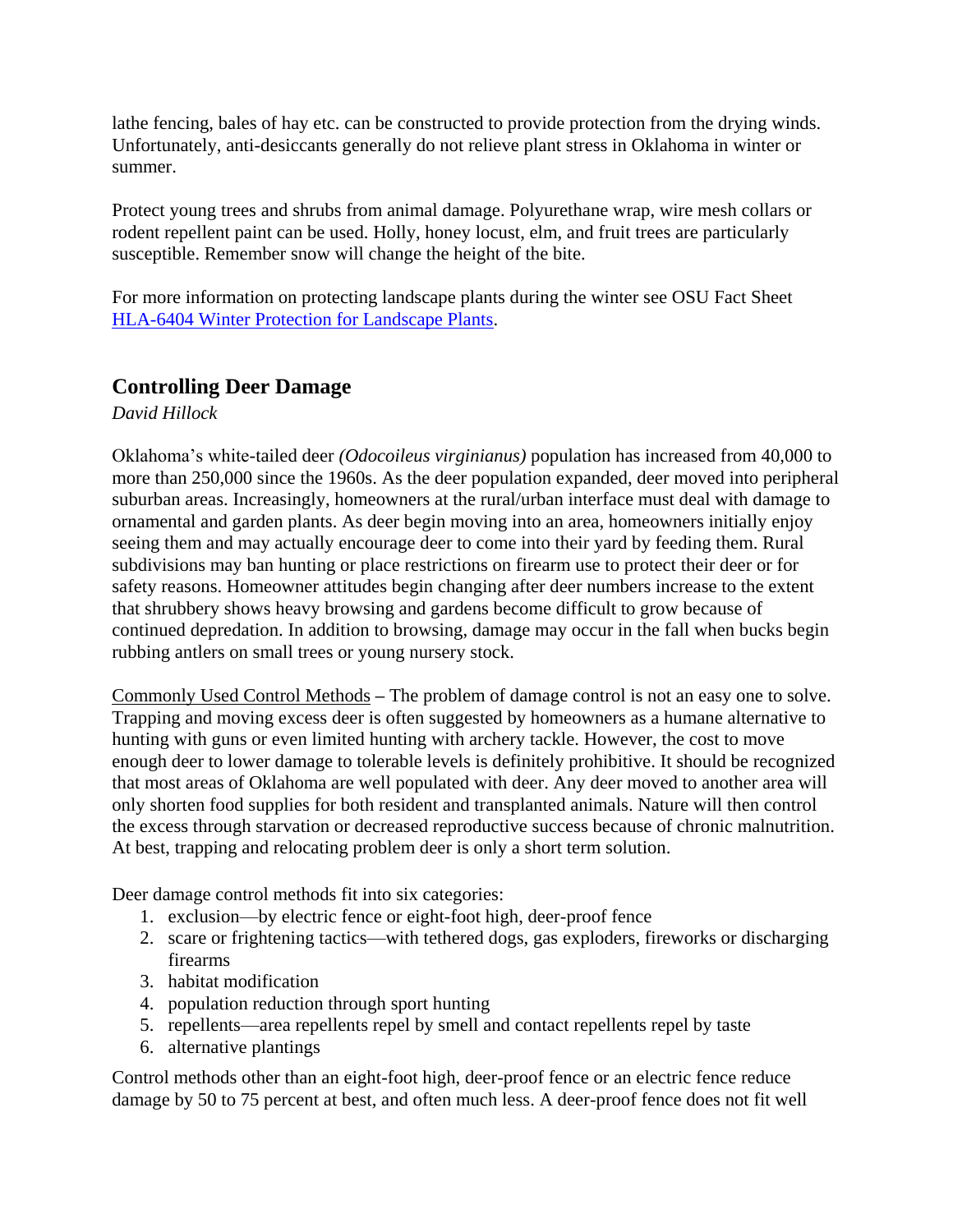with most landscaping plans and can be expensive if large areas are to be protected. For small gardens, a deer-proof fence can be cost effective. For best results they should be constructed before serious damage occurs.

Scare tactics work for only short periods of time, but may be useful by providing enough protection to allow the crop to be harvested. Habitat modification is expensive and may actually attract deer if misapplied. A professional wildlife biologist should be consulted if this is the desired course of action. Population reduction by sport hunting is the most cost effective, longterm solution and should be seriously considered if damage is wide spread.

Repellents which provide an unpleasant taste or odor can be used, but damage will not be entirely eliminated. Effectiveness will vary with deer density, season, and availability of alternate foods. To be effective, repellents must be applied before deer begin actively browsing in the affected area. Area repellents are generally less effective than contact repellents. Research results on the relative effectiveness of area and contact repellents from several sources can be found in OSU fact sheet [HLA-6427 Ornamental and Garden Plants: Controlling Deer Damage.](http://pods.dasnr.okstate.edu/docushare/dsweb/Get/Document-1089/HLA-6427web.pdf) Bear in mind that repellents will not completely eliminate damage and that a given method's effectiveness will change seasonally, based on what natural foods are available to deer. Many repellents do not weather well and will need to be reapplied after a rain.

To see a list of plant material that may or may not be affected by deer or for more information on control see fact sheet [HLA-6427 Ornamental and Garden Plants: Controlling Deer Damage.](http://pods.dasnr.okstate.edu/docushare/dsweb/Get/Document-1089/HLA-6427web.pdf)

# **Controlling Insects In and Around the Home**

*David Hillock*

The first important step in the process of insect control is to identify the insect that is present so that the proper control procedure will be used. OSU county extension educators, area and state extension specialists in Entomology, and pesticide dealers can help identify the pest for the homeowner, or the pest may be sent to the OSU Entomology Department for identification.

The homeowner can usually control light infestations of pests in the house by carefully following directions on the pesticide container and by doing a thorough job of application. Sanitation and good housekeeping are possibly the most important aspects in controlling or preventing pests, but even well-kept homes sometimes become infested.

Certain pests found outside may be eliminated before they enter the home. (For information on control of pests outdoors, refer to OSU Extension Fact Sheet [EPP-7306 Ornamental and Lawn](http://pods.dasnr.okstate.edu/docushare/dsweb/Get/Document-2281/EPP-7306web15.pdf)  [Pest Control\)](http://pods.dasnr.okstate.edu/docushare/dsweb/Get/Document-2281/EPP-7306web15.pdf). However, some insects live entirely within the home, where they must be controlled by applying spray, dust, bait, or aerosol pesticides to areas where they are most frequently found. If the infestation is severe and widespread, it is advisable to employ the services of a pest control firm, which has pesticides and application equipment not generally available to homeowners.